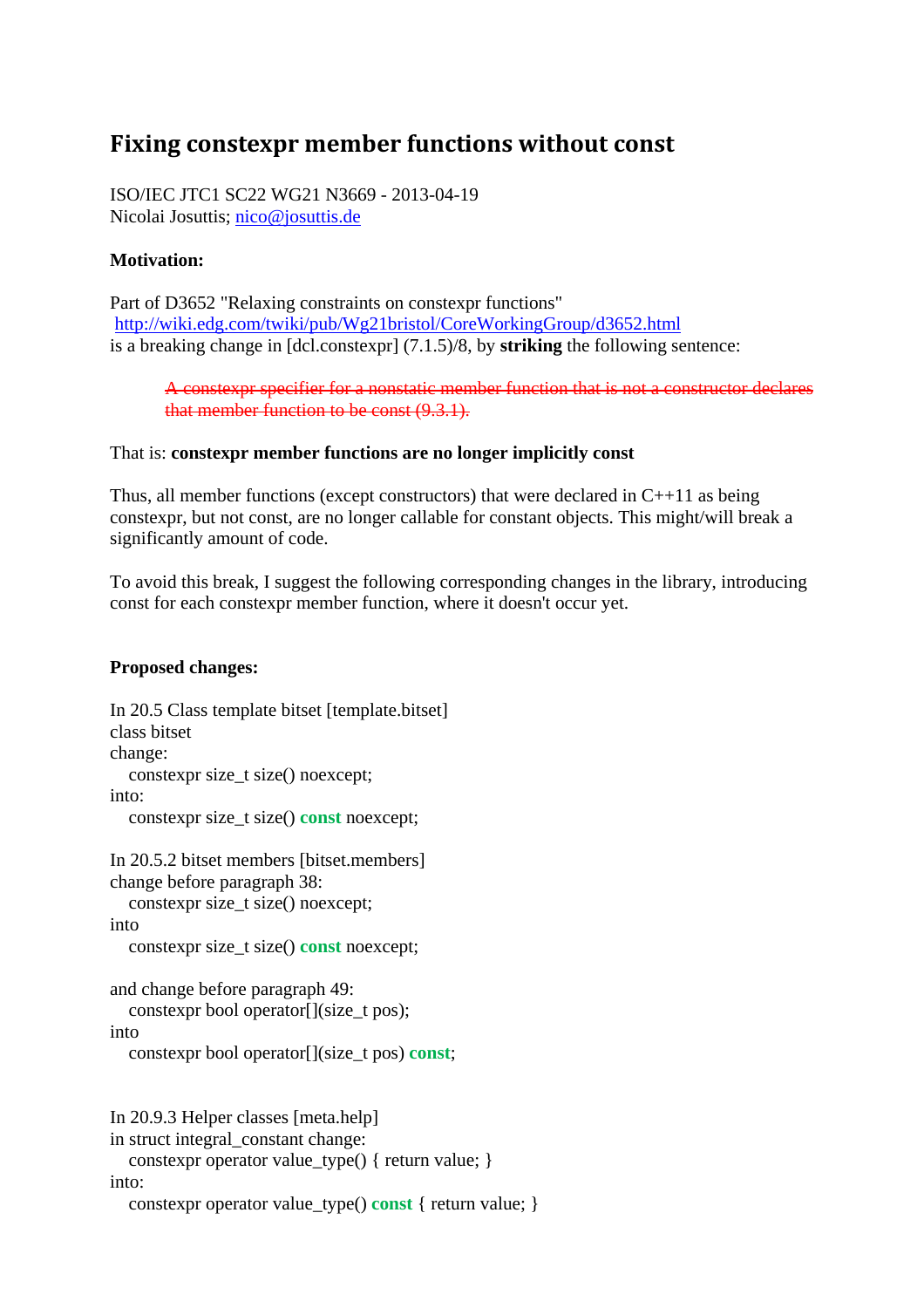```
In 23.3.2.1 Class template array overview [array.overview] 
in class array<> change: 
  constexpr size type size() noexcept;
   constexpr size_type max_size() noexcept; 
   constexpr bool empty() noexcept; 
into: 
   constexpr size_type size() const noexcept; 
  constexpr size type max size() const noexcept;
   constexpr bool empty() const noexcept; 
In 23.3.2.4 array::size [array.size] 
class array<> change:  
      template <class T, size_t N> constexpr size_type array<T,N>::size() noexcept; 
into: 
      template <class T, size_t N> constexpr size_type array<T,N>::size() const noexcept; 
In 26.4.3 complex specializations [complex.special] 
in complex<float> change: 
   constexpr float real(); 
   void real(float); 
   constexpr float imag(); 
   void imag(float); 
into: 
   constexpr float real() const; 
   void real(float); 
   constexpr float imag() const; 
   void imag(float); 
and in complex<double> change: 
   constexpr double real(); 
   void real(double); 
   constexpr double imag(); 
   void imag(double); 
into: 
   constexpr double real() const; 
   void real(double); 
   constexpr double imag() const; 
   void imag(double); 
and in complex(long double> change: 
   constexpr long double real(); 
   void real(long double); 
   constexpr long double imag(); 
   void imag(long double); 
into: 
   constexpr long double real() const; 
   void real(long double);
```